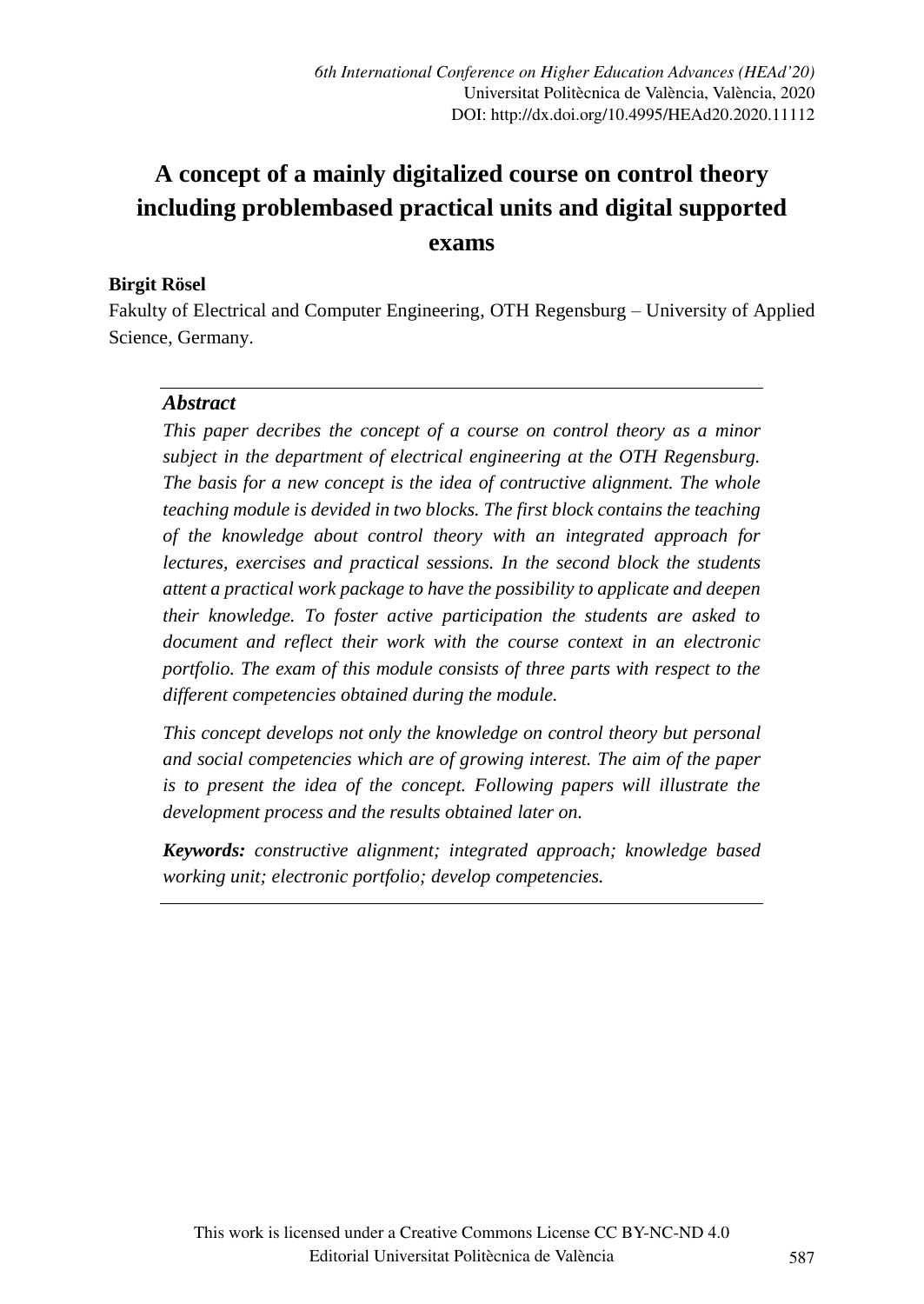# **1. Introduction**

A digitalized concept for teaching control theory as minor subject with an integrated approach for lectures, exercises and practical sessions in the department of electrical engineering at the OTH Regensburg was established by the author in winterterm 2016/17. The concept uses activating methods like blended learning and possibilities of digitalization of teaching implementing Just in Time Teaching and Peer Instruction. The basis of this concept is the idea of constructive alignment. [Köhler, Th., Rösel, B. (2019)]

In winterterm 2019/20 a new course of studies was found on the department of electrical engineering at the OTH Regensburg. This course contains control theory as well, but due to a different set of courses the control theory can be set up on a higher level. Thus the concept presented here is based on the experiences obtained with the concept shown in Köhler and Rösel (2019) but contains additionally a three-week problem based practical work package. Furthermore the students are requested to work with a digital portfolio to document their working results and reflect their own work. The whole module is worth seven credit points.

The exam of this modul consists of three parts – a pre-test based on a concept inventory on signals and systems, a classical theoretical exam where the usage of the digital portfolio as exclusive resource is allowed and finally the outcome of the practical work package.

## **2. Teaching concept**

## *2.1. Development of the concept*

The development of the concept for the new module of control theory started with the definition of learning objectives for the whole module based on the learning objectives of the module started in winterterm 2016/17 by taking into concideration what students already learned in the first three terms of their studies. It was an aim to achieve a strong relationship between theoretical concepts and their practical relevance. Consequently there are lessons to impart theoretical knowledge, exercise units to recognize the practical use of this knowledge and practical work units to improve the understanding of the theory. To achieve that aim a structure for the whole teaching module was created giving a defined sequence of lessons, exercises and practical work shown in figure 1. This structure formed the basis for the acquisition of learning objectives for every lecture, classified according to the taxonomy of Biggs (2003). Furthermore each learning objective was associated with one of the following aspects: technical, methodical, social or personal.

According to the idea of constructive alignment the classification of learning outcomes was important for the decision which content should be dealt with which didactic approach.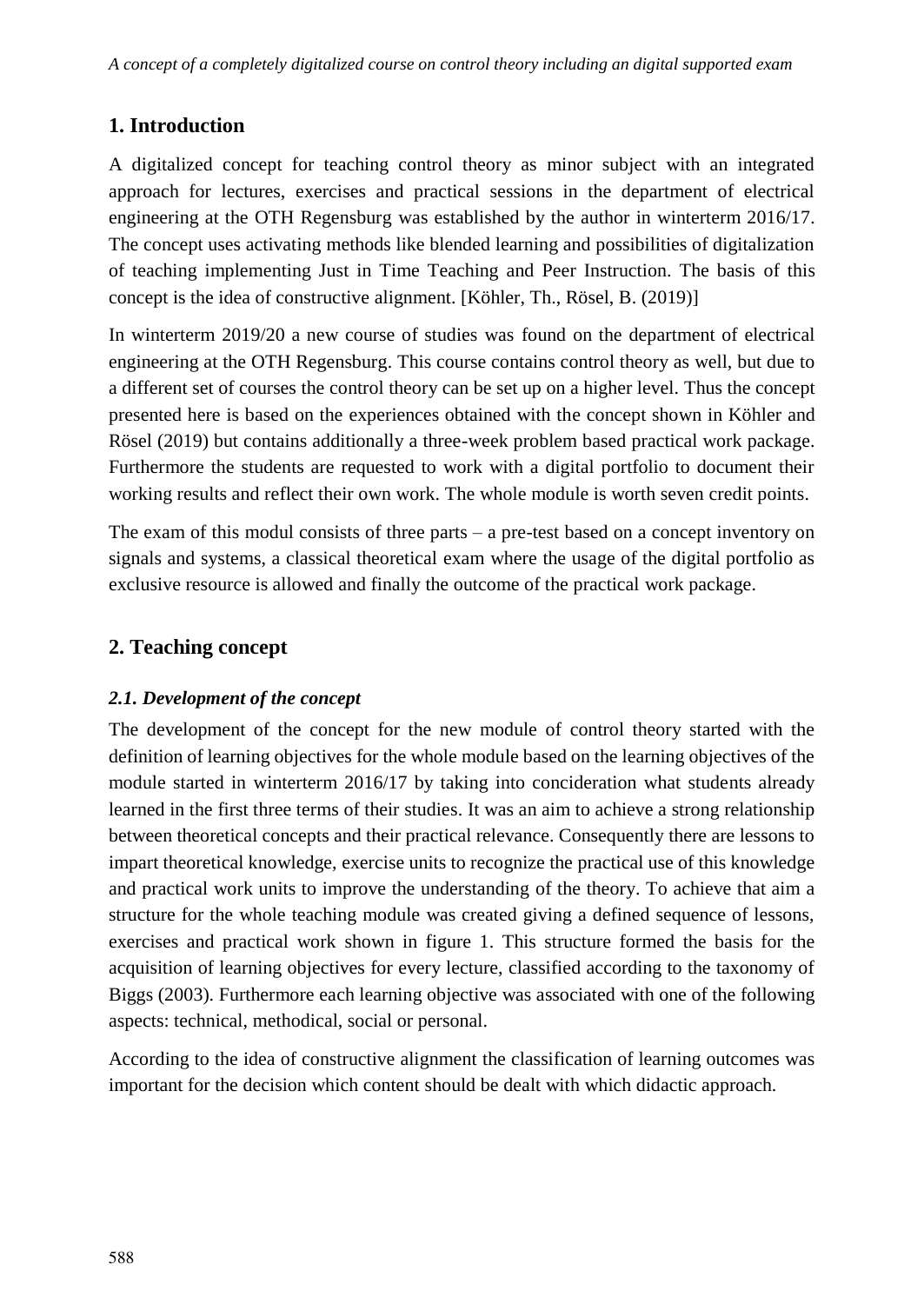To foster active participation during the whole module the students are asked to document and reflect their work with the course context in an electronic portfolio.

The whole teaching module is divided into two blocks – the teaching of the knowledge about control theory with an integrated approach for lectures, exercises and practical sessions and the application and deeper routing of this knowledge with a problem based practical work package. Both blocks consist of several units.

The first two units of the module are used to explain the didactic concepts, to make the participants familiar with the digital portfolio and to do the pre-test. Refering to Figure 1, this two units are marked with greek letters.

First block



*Figure 1. Structure of the whole teaching module with lessons (latin letters, with frame – blended learning unit), exercises (numbers on blue ground), practical work units (PX on green ground) and the problem based practical work package. Each frame represents on session of 90 minutes.*

## *2.2. Integrated approach for lectures, exercises and practical sessions*

The first block of the module adopts the concept as described in Rösel and Köhler (2018) and Köhler and Rösel (2019). This concept uses activating methods like blended learning and possibilities of digitalization of teaching implementing Just in Time Teaching and Peer Instruction. Just in Time Teaching or JiTT is a strategy based on several principles of pedagogical best practice. In the concept described in this paper, students must read a specific teaching text before a blended learning unit. Furthermore, it is required to answer several questions regarding the content of the text. The decision which content is taught with a JiTT strategy depends on the level of learning objective in a technical or methodical aspect. The highest level of learning objective was the essential criterion for this decision. That is why the most difficult content can be specifically adopted by the lecturer to each group and discussed during the attendance phase of the blended learning unit. Thus students attend class well prepared and the lecturer is primed for this particular group of students while attending class, as stated by Gavrin (2006).

After more than four terms experience with this integrated approach it can be stated that participants complain about the higher effort at the beginning of the semester. But then up to 80% read and work through all teaching texts or leave out only one text. Teaching evaluation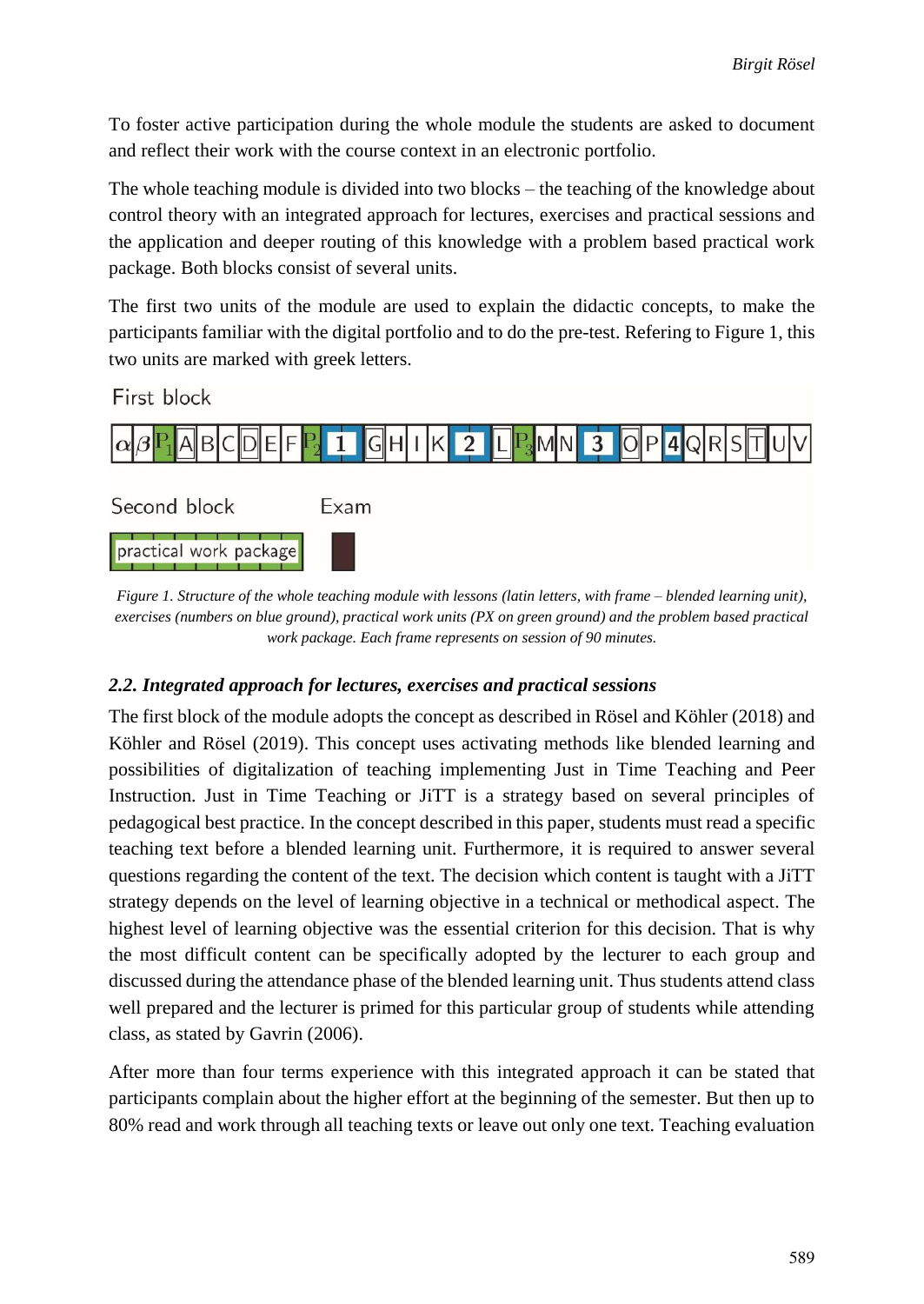shows an substantial improvement especially regarding the categories "interest for the course" and "increase in knowledge". The self-assessment of the students shows furthermore that they feel more competent regarding methodical and professional competencies which leads to a higher satisfaction of the students regarding the teaching method.

The teaching texts were written by the author of this paper based on several approved literatur for control theory. By that the possibility of adopting the texts to the specific needs of this particular module is given and additionally students have the opportunity to become familiar with different textbooks. Each teaching text has the same structure and is roughly six to eight pages long. The teaching texts are given to the participants at a dedicated eLearning platform of our university. This starts the online phase of a blended learning unit. The students need to read the text during their self-learning time before the attendance phase. Furthermore, they must answer questions belonging to the text during the online phase. The answers have to be delivered at least 24 hours before the attendance phase starts by using the eLearning platform.

There are questions testing a basic understanding of the content as well as conceptual questions or exercises. Furthermore there is an open question asking if there are still issues outstanding. If this is the case, the participants may ask their question. If there is no issue open, they shall give a statement on the most important message in the text. The evaluation of this open question from the students must be done by the lecturer. The attendance phase starts with a summary of the correct answers of the questions given to the students. But the questions and statements from them to the final open question form the main part. The questions raised by the students present a new viewpoint for the lecturer, providing the possibility to explain what the participants really want to know and not what the lecturer thinks they may need. As a result, the number of participants in the attendance phase is equal or even higher than in classical lectures. The attendance phase may end with additional conceptual questions to be discussed in class using Peer Instruction. Peer Instruction or PI is an interactive teaching technique that promotes classroom interaction and thus complements the idea of JiTT, as stated by Watkins and Mazur (2010).

In the concept presented in this paper not every communication of theoretical knowledge is done by a blended learning attempt, as there are classical lectures as well. The decision which content is provided with which didactic approach depends on the level of classification of the learning outcomes. Based on four terms of experience a ratio of 3 to 1 of classical lectures and blended learning units seems to be an optimum regarding workload for students and lecturer. Refering to Figure 1, lessons are marked with a letter, the blended learning units have an additional frame.

The exercise units are placed on the end of a certain theoretical chapter to recognize the practical use of the content discussed in this chapter. There are tasks given to be prepared by the students and to be discussed during the exercise units. To ensure enough time to discuss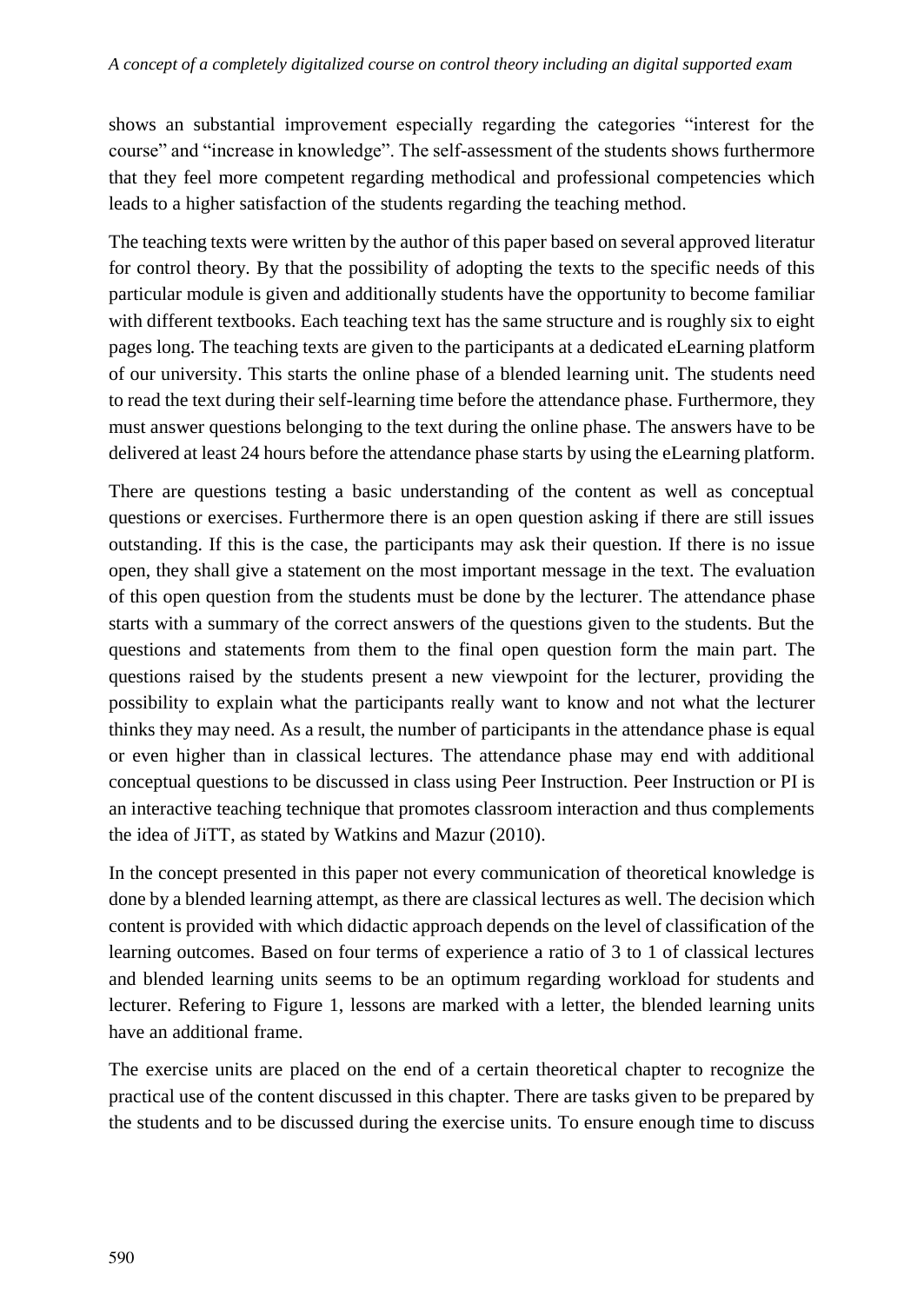the tasks there are two successive exercise units planed for some chapters. Refering to Figure 1, the exercise units are marked with numbers on blue ground.

There are three practical work units during the first block of the module. Refering to Figure 1, this practical work units are marked with " $Px''$  on green ground. This units take place during a normal teaching unit of 90 minutes focusing on one specific aspect discussed in the lectures before. The aim of these units is to improve the understanding and to recognise possible deviations between theory taught and the practical behaviour of systems. As the aim is a deeper understanding of the topics discussed in the lectures before there is no obligation to attend these units. The feedback of the students regarding this integrated approach is very good. Normally, more then 80% of the attendants of the lectures participate the practical work units as well.

#### *2.3. Problem based practical work package*

The first block is followed by a second one, a set of problem based practical work units covering three weeks during the semester. As there are three lectures per week within this module there are nine lectures to work on the problem. Refering to Figure 1, this practical work package is marked as one block on green ground.

The students work together in groups of up to six participants. First, they choose a system out of a set of possibilities given by the lecturer. The systems are mainly real objects such as small vehicles, water tanks, inverted pendulum, not simulation models. The task is to analyze the system and to develop a control for it. The concrete formulation of the task of the own group is the first challenge in this work package. The aim is not necessarily a proper control but three weeks of intensive work with the system choosen. Maybe one group is working hard on a proper model for its system so the design of the control might be less challenging. Another group might use a given model and focuses on different control strategies and their advantages and disadvantages. Thus, the students review the control theory given to them in the first block and try to solve a real problem with restrictions as they will have in their future life as electrical engineers.

The participants have to define and describe the task they plan to solve using the digital portfolio. The steps they do in the development process of the control has to be documented and reflected in this portfolio as well. Finally, they have to present their task and results to their peers by a presentation. Thus during the second block the students are forced to use the knowledge abtained in the first block. Additionally, they develop social and personal competencies which are essential for their future work.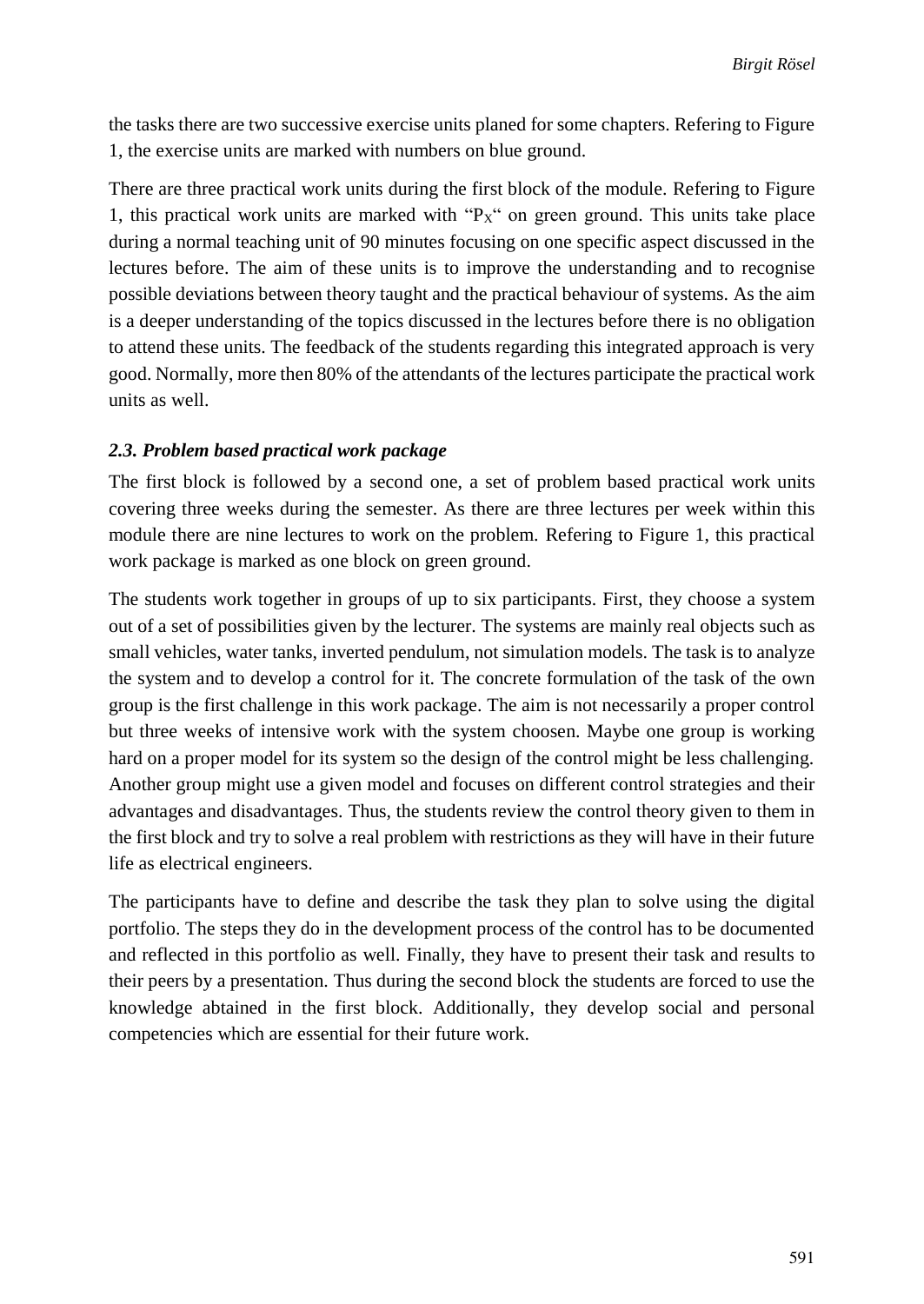# **3. Concept for the exams**

The exam of this module consists of three parts with respect to the different competencies obtained during the module. That is a test based on a concept inventory on signals and systems, a classical theoretical exam where the usage of the digital portfolio as exclusive resource is allowed and finally the outcome of the practical work package. All three parts are mandatory to succeed in order to pass the whole module.

## *3.1. Concept inventory*

As the base of control theory is signal and system theory it is obvious to define knowledge about signal and system theory as a prerequisite for a module on control theory. Thus it is planned to use a concept inventory on this field of knowledge.

Concept inventories measure the understanding of concepts rather than the ability to solve computational tasks by standardized tests. This method is well known and quite often used in the US but still relatively unknown in Germany. There is a concept inventory on signals and systems developed by Wage et.al. (2005), containing exactly the concepts needed for control theory. The author plans to apply this concept inventory to confront the students with their level of knowledge at the beginning of the module and to sensitize them to the need of this knowledge. The results obtained by this concept inventory make up 10% of the overall result.

## *3.2. Exam with digital support*

The main part of the overall results are a classical theoretical exam on control theory examing the ability of the students to choose the right method to describe and solve a control problem by processing conceptual and computational tasks. This exam will take place after the three weeks practical work unit (refer to Figure 1). Thus students were able to consolidate and deepen their theoretical knowledge. This exam determines the overall results as it has a 60% share of it.

The tasks will be given on paper and the students have to work on it. But in contrary to other exams the usage of the digital portfolio as exclusive resource provided by an electronic device is allowed. The students are asked to document their learning process in a personal digital portfolio. This portfolio might content all teaching texts and the related answered questions to each text as well as all tasks concerning control theory worked on during the whole module and processed parts of the script. Thus the personal portfolio shall be structured and developed by each student according to his or her personal need in order to give the best support during the exam.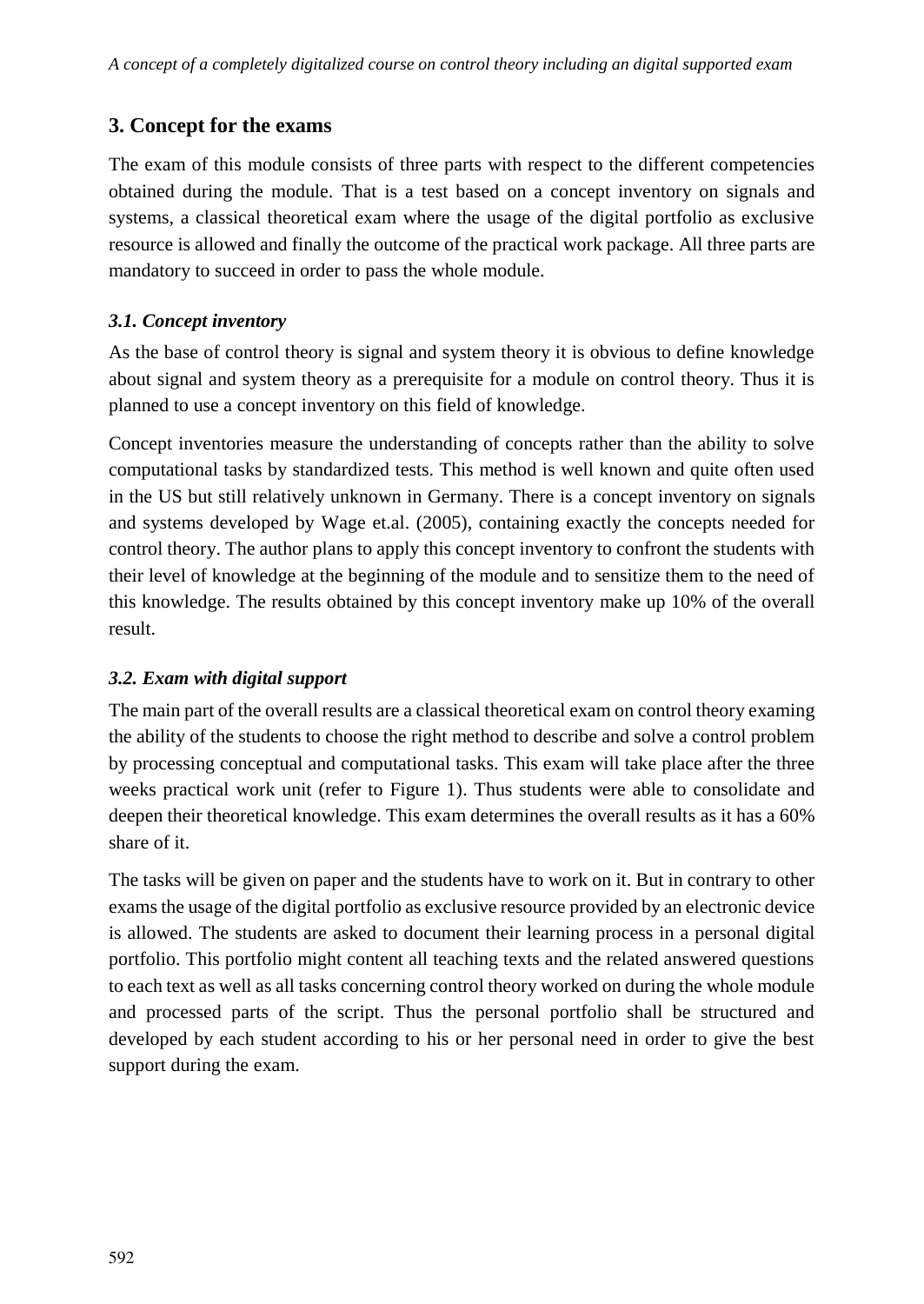## *3.3. Presentation of the results of the practical work package*

The student groups working together on one control task during the practical work package shall present their self-imposed task and the results obtained to their peers. Therefore they shall create a special site in their digital portfolio. This site and the presentation will be evaluated using a rubric. A rubric is a evaluation matrix where several aspects of a task can be marked in a range of points. The outcome is a number of points as a sum of all aspects.

To improve personal and social competencies this rubric will be filled out not only by the lecturer but by students as well. This will be done at the last unit of the practical work units. The actual grading will be given by the lecturer as a mean value of the rubrics. This third part of the exam has a 30% share of the overall result.

## **4. Implementation plan and expectations**

The first ideas regarding this concept were developed during the setup of the new course of studies. Based on the concept presented in this paper the details as learning texts, working and examination documents will be worked out during summer term 2020. Additionally, some technical questions regarding the digital portfolio and its usage in an exam have to be answered. In winter term 2020/21 some parts of the concept will be evaluated and tested with volunteers and finally in summer term 2021 the module will be started for the first time.

The new concept described in this paper is based on the experiences with the integrated approach described in Rösel and Köhler (2018) and Köhler and Rösel (2019). The author expects that students accept the additional workload because they recognize the positive effect of continuous work during the semester. The problem based practical work package simulate a real life problem leading to a deeper understanding of control theory by directly implementing it. Furthermode the module improves social and personal competencies of the students which are essential for their future work.

As usual the participation of each student on every lesson is not mandatory but of course highly recommended. The author expects a high participation rate and satisfaction with the module as students normally appreciate courses giving them the possibility to work like in their future job life.

# **References**

Biggs, J. (2003). Aligning teaching and assessing to course objectives. *Teaching and Learning in Higher Education: New Trends ans Innovations,* 2003.

Gavrin, A. (2006). Just-in-time teaching. *Metropolitan Universities 17(4),* pp. 9-18, 2006.